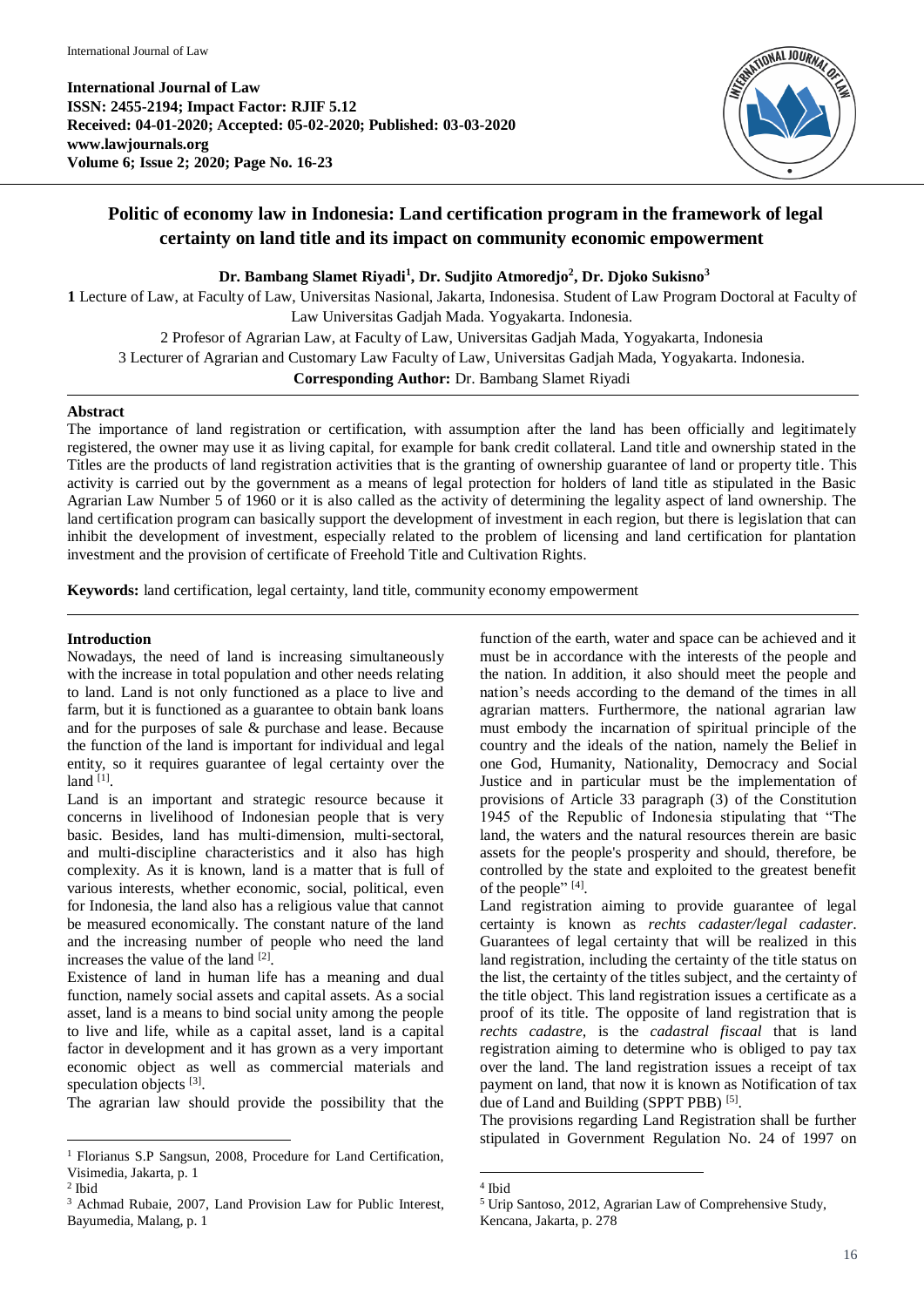Land Registration hereinafter referred to in Government Regulation Number 24 of 1997, which came into force on 8 October 1997 in lieu of Government Regulation Number 10 of 1961 on Land Registration, which since 1961 have regulated the execution of Land Registration as ordered by Article 19 of Law Number 5 of 1960 on the Basic Agrarian Law, which stipulates that  $[6]$ :

- 1. In order to guarantee legal certainty by the Government, land registration shall be applied across the territory of the Republic of Indonesia in accordance with the provisions stipulated by Government Regulation
- 2. The registration referred to in paragraph (1) of this Article includes:
- a. Measurement, mapping and accounting of land;
- b. Land registration rights and transfers of those rights;
- c. Issuance of proof of title letter that is valid as a powerful evidentiary instrument.
- 3. Land registration shall be carried out by taking into account the condition of country and society, the need for economic social traffic and the possibility of its operation, in consideration of the Minister of Agrarian Affairs
- 4. Government Regulation stipulates the costs relating to the registration referred to in paragraph (1) above, provided that underprivileged society shall be exempted from payment of such costs.

The provisions of implementation shall be further stipulated in Regulation of the Minister of Agrarian Affairs/Head of National Land Agency Number 3 of 1997 on the Provisions of Implementation of Government Regulation Number 24 of 1997 on Land Registration.

The Government undertakes land registration activities by referring to an institutionalized system as performed in the registration activities during this time, starting from the application of an individual or entity and then it continues with the data processing until the issuance of proof of their title (certificate) and eventually the registration data is recorded in the land book [7].

The authority of the Government to regulate land affairs in land use is based on the provisions of Article 2 paragraph (2) of Basic Agrarian Law on the authority to regulate and organize allotments, uses, inventories and maintenance, and to determine and regulate legal binding between individual and the earth, and the individual and legal acts regarding the earth, water and space [8].

The purpose of the land registration is stated in the Basic Agrarian Law Article 19 paragraph (1) stating that "to guarantee the legal certainty, Government shall apply Land Registration across the territory of the Republic of Indonesia according to the provisions regulated by Government Regulation." In Article 19 paragraph (1) of Basic Agrarian Law, it is intended that the Government has an obligation to make sure that its people carry out land registration, therefore legal entity can be achieved and land dispute can be minimized [9].

The emergence of deregulation in July 1992 which was later

l

9 Ibid

established in deregulation in October 1992 aiming to attract more investment in Indonesia is the government's proper step in operating the economy to the district/city level. The main point of the deregulation policy in October 1992 was basically the simplification of the procedures for granting Right of Cultivation (HGU) and Building Rights on Land and the presence of different settlement time limit by the society and potential investors [10].

The society further considers in relation to investment, the government had issued Presidential Regulation no. 36 of 2005 on the Provision of Land for the Implementation of Development for Public Interest and it had been revised by Presidential Regulation no. 65 of 2006. However, this presidential regulation provided strong compensation guarantee for society whose land was taken over for development activities, while the investors consider it as unattractive because the status of the land and the period of land use are unclear [11].

The commencement of the policy in the field of land cannot be separated from the enforcement of Law No. 5 of 1960 containing the Basic Agrarian Law which is the main basis regarding regulation of land law in Indonesia. There is involvement with the National Land Agency of the Republic of Indonesia, in which Law No. 25 of 2007 regulates ease to obtain access to land title for investment purposes. It is stated in Article 21 that the government provides ease of service and/or licensing to investment companies to obtain land title. It is further stipulated in Article 22 that the acquisition of land title is by regulating the types of land title, period and extension of land title [12].

Philosophically, land registration or certification is essential, with assumption after the land has been officially and legitimately registered, the owner may use it as living capital, for example for bank credit collateral. Land title and ownership stated in the Titles are the products of land registration activities that are the granting of ownership guarantee of land or property title. This activity is carried out by the government as a means of legal protection for holders of land title as stipulated in the Basic Agrarian Law Number 5 of 1960 or it is also called as the activity of determining the legality aspect of land ownership [13].

Government policy in the regulation on land in investment in Indonesia is increasingly important to increase investor interest in Indonesia and the development of the capital market itself. Given that land is very important in investment, then government policy should be oriented for ease of investment. The amendment was marked by the enactment of the Investment Law No. 25 of 2007 on Investment that is pro investor, by granting licensing permits, the proportion of capital ownership of above 75 percent, as well as land use permit for more than 25 years. It was made by the government in order to increase investment to change economic potential into a real strength, either using capital that derives from within the country or abroad

.

<sup>6</sup> Article19 of Agrarian Basic Law

<sup>7</sup> Yamin Lubis and Rahim Lubis, 2010, Land Registration Law, CV. Mandar Maju, Bandung, p. 104

<sup>8</sup> Ibid

<sup>10</sup> Amir A., "Analysis of Impact of Land Certificate Program on Access to Banking Credit and Income Increase of Farmers in Bekasi Regency", Post Graduate Thesis, Master in Management and Business Studies, Post Graduate School, Bogor Agricultural University, 2008

 $^{\rm 11}$ Ibid

<sup>12</sup> Ibid

 $13$  Ibid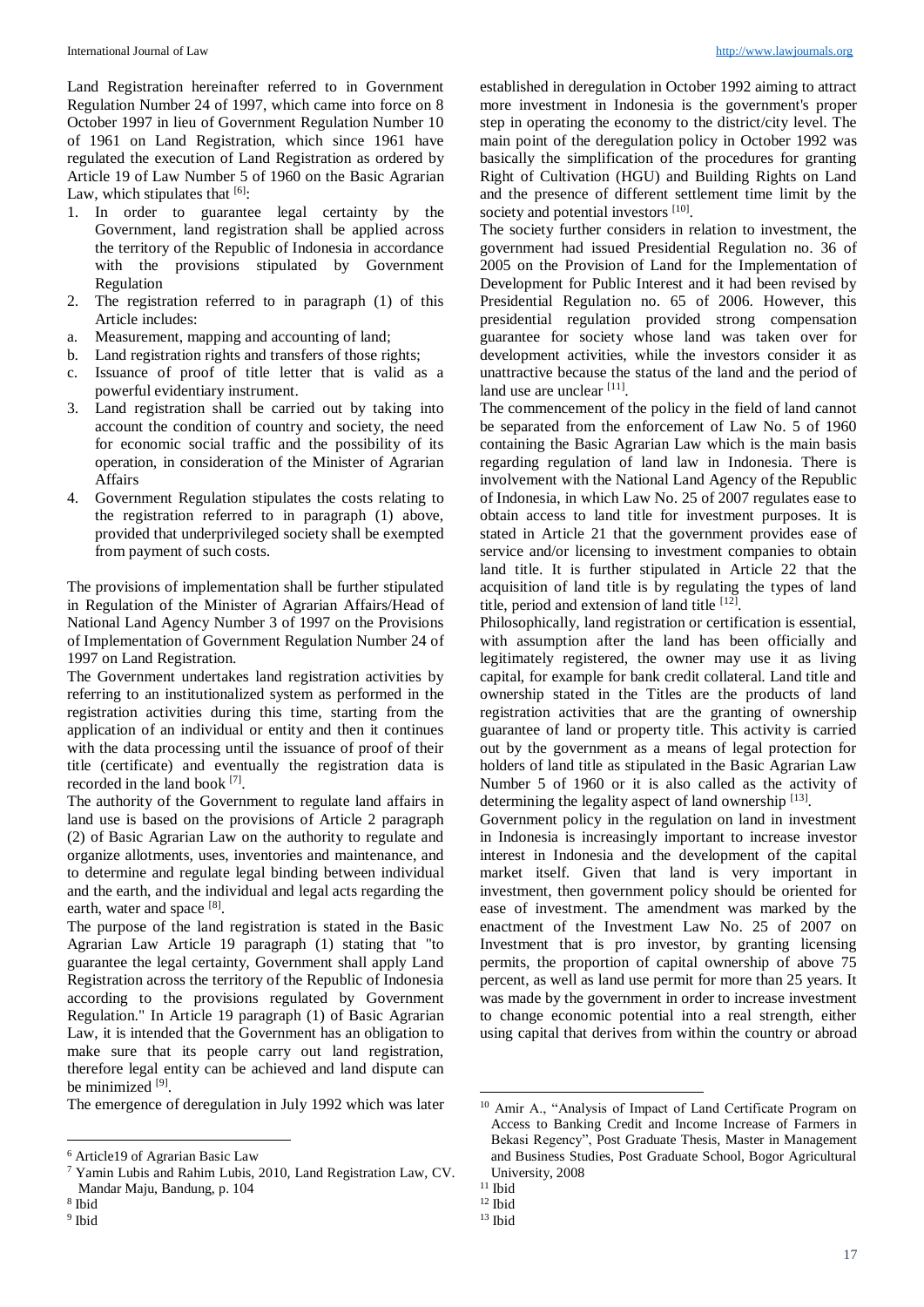[14] . The Investment Law seeks to accommodate existing regulations, such as Law no. 1 of 1967 in conjunction with Law no. 11 of 1970 on Foreign Investment, and Law no. 6 of 1968 in conjunction with Law no. 12 Year 1970 on Domestic Investment. The Rules of the Investment Law are applicable for the investors throughout Indonesia, provided that it is only limited to direct investment, the investment policy aims to create a conducive, promotive, equitable investment and provide legal investment and efficiency while maintaining national interest [15].

Land is an important and strategic resource because it concerns in livelihood of Indonesian people that is very basic. Besides, land has multi-dimension, multi-sectoral, and multi-discipline characteristics and it also has high complexity. As it is known, land is a matter that is full of various interests, whether economic, social, political, even for Indonesia, the land also has a religious value that cannot be measured economically. The constant nature of the land and the increasing number of people who need the land increases the value of the land.

In juridical terms, the basic policy of land in Indonesia is contained in Law No. 5 of 1960 on Basic Agrarian Law (BAL). Land management is carried out through arrangement mechanism of land use, arrangement of land possession, application of land title, and land registration. Types of land title is stipulated in Basic Agrarian Law: land title, Right to Cultivation, Building and Land title, Right of Use, Right to Rent, and Right to Clear Land and to Harvest Forest Product, and other Temporary Rights, Right to Use Water, Fish Breeding and Farming, Right to Use Space [16].

Based on the author's research results on the land certification in Indonesia, the data obtained showed the number of land that has been certified nationally only reached 54.46%.<sup>17</sup> This indicates that there are still many lands, either in the form of yard land or agricultural land that has not been certified and not yet registered in land management system of National Land Agency (BPN).

Sociologically, land certification programs can basically support the development of investments in each region, but there are legislation that may inhibit the development of investments, especially those related to licensing and land certification issues for plantation investment and the granting of Certificate of Freehold Title, Building and Land title and Right of Cultivation<sup>[18]</sup>.

Subject to Article 7 of the Regulation of the Head of the National Land Agency of the Republic of Indonesia Number 2 of 2013 on the Delegation of Authority of Land Title and Land Registration Activity, it is stated that:

Head of Regional Office of National Land Agency gives decision regarding:

- a. Granting of right of ownership to individual over an agricultural land of more than  $50,000$  M<sup>2</sup> (fifty thousand square meters) and no more than the maximum limit of individual agricultural land ownership.
- b. Granting of right of ownership to individual over a non-

 $\overline{a}$ 

agricultural land of more than 3,000 m² (three thousand square meters) and not more than  $10,000$   $M<sup>2</sup>$  (ten thousand square meters).

c. Granting of right of ownership to a religious and social legal entity established pursuant to Government Regulation Number 38 of 1963 on the Appointment of Legal Entities which may have Land Ownership Title over non-agricultural land of more than 50,000 M² (fifty thousand square meters) And not more than 150,000 M² (one hundred and fifty thousand square meters) [19].

Subject to Article 8 of the Regulation of the Head of the National Land Agency of the Republic of Indonesia Number 2 of 2013 concerning the Delegation of Authority of Land Title and Land Registration Activity, it is stated that: Head of Regional Office of National Land Agency gives a decision regarding the granting of Right of Cultivation to a land which area is not more than 2,000,000 M2 (two million square meters) [20].

This means, for the land which area is more than 200 ha, its authority to grant land title and land registration activities, especially the Right of Cultivation is in the hands of the National Land Agency. This provision is clearly a regulation that can inhibit the development of investment, especially in the field of plantation because the need of land in the field of plantation is usually more than 200 ha.

Whereas subject to the provisions of Article 9 of Regulation of the Head of National Land Agency of the Republic of Indonesia Number 2 of 2013 on the Delegation of Authority of Land Title and Land Registration Activity, it is stated that:

# **Head of regional office of national land agency gives decision regarding**

- a. Granting Building Rights on land for individual over the land which area is more than 3,000 M2 (three thousand square meters) and not more than 10,000 M² (ten thousand square meter);
- b. Granting Building Rights on Land for legal entity over the land which area is more than 20,000 M2 (twent thousand square meter) and not more than 150,000 M2 (one hundred and fifty thousand aquare meter) [21]

This research will focus on land certification programs in the context of legal certainty on land title and their impact on the society economic empowerment. The number of land in Indonesia that has not been certified causes the investors to be reluctant to invest in Indonesia. As for the economic level, Indonesian society, people whose land already has an economic certificate can be said to be better than people whose land has not been certified. People whose land has been certified may use their land certificate as collateral to

1

<sup>14</sup> Usman, Marzuki, et.al., 1990, Indonesian Capital Market ABC, Institut Bankir Indonesia, Jakarta, p. 67

<sup>15</sup> Ibid

<sup>16</sup> Government Institution's Performance Accountability Report of the National Land Agency of the Republic of Indonesia 2013

<sup>17</sup> Ibid <sup>18</sup> Ibid

<sup>&</sup>lt;sup>19</sup> Article 7 of the Regulation of the Head of the National Land Agency of the Republic of Indonesia Number 2 of 2013 on the Delegation of Authority of Land Title and Land Registration Activity

<sup>20</sup> Article 8 of the Regulation of the Head of the National Land Agency of the Republic of Indonesia Number 2 of 2013 concerning the Delegation of Authority of Land Title and Land Registration Activity

<sup>21</sup> Article 9 of Regulation of the Head of National Land Agency of the Republic of Indonesia Number 2 of 2013 on the Delegation of Authority of Land Title and Land Registration Activity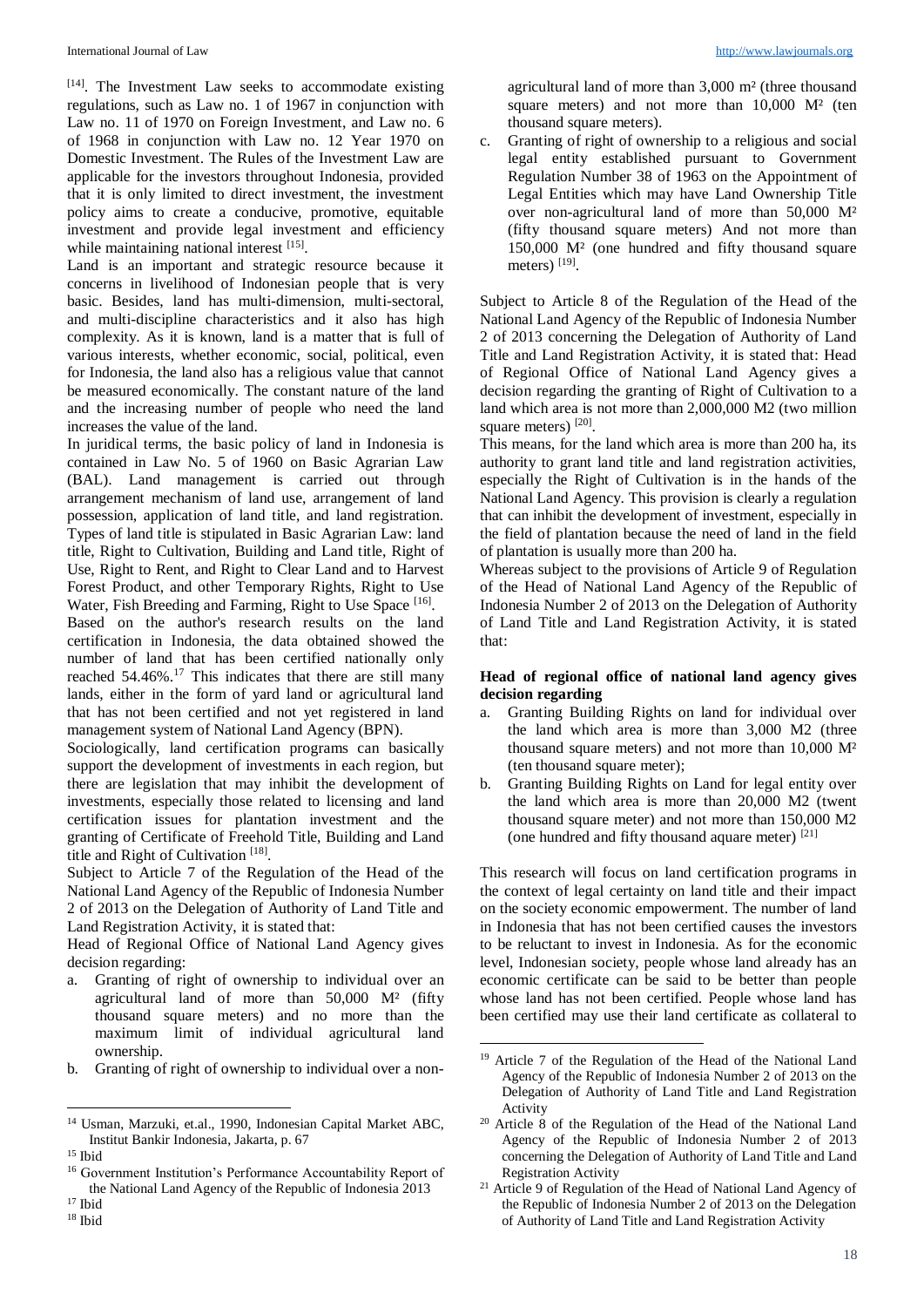the bank to obtain additional business capital, so that its business will be more developed.

#### **Research Problems**

Based on the description above, the problem in this research can be formulated as follows: How is the juridical construction of land certification in terms of legal certainty over land title and its impact on the society economic empowerment?"

## **Discussion**

### **1. Land Definition and Basic Land Law**

It is the same as we talk about the notion of "law", the term of Agrarian Law also has several meanings. In the governmental environment, the term Agrarian Law covers a definition in a narrow scope, which is as part of the State Administration Law providing the legal basis for the authorities in carrying out its land politics, that is, the authorities to carry out acts that are deemed necessary in the field of land administration management. According to Boedi Harsono, "such authorities are included in the environment of the Administrative Land Law"<sup>[22]</sup>.

Basic Agrarian Law in contrast uses the meaning of Agrarian Law in the broadest sense; because agrarian definition includes: earth, water and wealth contained in therein. The definition also covers the space, which its application is limited to "energy and elements in space to maintain and develop the fertility of earth, water and natural resources contained therein and other things that relevant with it". Agrarian Law in the broad definition is a group of various fields of law, namely land law, water law, mining law, fisheries law and possibly also space law and forestry law.

The name of Agrarian Law in Higher Education of Law is generally used in the sense of Land Law or The Law of Real Property, which is the branch of Indonesian Legal Law which regulates the rights of land ownership. Law No. 5 of 1960 on our national Basic Agrarian Law, since its enactment on 24 September 1960 to the present day, there is still lack of understanding on the background and conception underlying the Basic Agrarian Law establishment due to lack of socialization. Then it also leads to the wrong perception on Basic Agrarian Law and misinterpretation on its provisions [23].

To understand the relationship between jurisprudence and positive law that is synonymous with the rule of law, so it is necessary to review elements of law, such as riel and idiil elements. The real element consists of humans, cultures and the natural environment. The idiil element includes the ethical desire and the human ratio; idiil element will produce legal principles (rechts beginzelen) for example the principle of equity and social justice [24].

While the human ratio produces general legal concept (rechtsbegrippen) for example on the legal subject, rights and obligations, legal events, the relation between legal and

 $\overline{a}$ 

legal objects. In the definition of the National Land Law, conception or the concepts underlying the National Land Law in finishing the Land Law shall be discussed.

Article 3 of the BAL affirms that Customary Communal Land Rights still exist, but Ter Haar Bzn states unequivocally that to provide protection to a legal act in a land transaction, it is necessary to cooperate with the heads of society or village chief because they will be responsible for The transaction  $^{[25]}$ , Article 3 of the BAL affirms that Customary Communal Land Rights still exist, but Ter Haar Bzn states unequivocally that to provide protection to a legal act in a land transaction, it is necessary to cooperate with the heads of society or village chief because they will be responsible for The transaction, and the transaction shall be "transparent" and "cash" or according to the Batak people in Bagasan Tribe and in "open" and "guaranteed" legal traffic, and the Village Chief is given a sum of money that is called as *pago-pago* by Batak people [26].

In addition to having a deep inner value for Indonesian people, land also functions strategically in meeting the increasingly diverse needs of the state and people, both nationally and internationally. Although in general, land can be traded but in the eyes of Indonesians who have not been influenced by the conception of Western notion yet, land is not a commodity trade, as can be seen from the attitude and actions of some entrepreneurs in conducting their economic activities. Land is not an object of investment, moreover the object of speculation. Land as a gift from the Almighty God to the nation, is one of the main sources of survival and livelihood of the nation in achieving the greatest prosperity of the people equally and equitably  $[27]$ .

Land in the legal sense means the surface of the earth, this can be understood through the provision of Article 4 of BAL <sup>[28]</sup>, which is fully formulated: "On the basis of the right of control of the state as referred to in Article 2 specified the existence of various rights to the surface of the earth, called land, which may be granted to and possessed by each person or together with other persons and legal entities".

In Code of Civil Law, land referred to commonly use term as Grond or Grond Eigendom, namely "Land" or "Land Ownership". However, because Code of Civil Law is not applicable to indigenous groups, the term Grondrechten for Land Law becomes unusual for indigenous populations. Along with the enactment of Agrarian Law of the Dutch East Indies, namely Agrarische Wet 1870, which then translated into Agrarian Law, then the term Agrarian Law became commonly used today. While the term Land Law is not commonly used [29].

### **2. Land Registration**

As it is known, land registration aims to obtain form of legal certainty and certainty of rights for holders of land titles.

1

<sup>22</sup> Budi Harsono, 1987, National Agrarian Law in Higher Education in Indonesia and National Development, Speech for inauguration of Professor of Agrarian Law of Trisakti, Jakarta, p. 10

<sup>23</sup> Ari Sukanti, 2003, Speech for Innaguration of Professor of Faculty of Law, University of Indonesia, Jakarta, September 7, 2003

<sup>25</sup> Article 6,7,10 and 11 of Agrarian Law

<sup>26</sup> Ter Haar Bzn Mr, 1950, Benginselen en Stelsel van Adat Recht 1, B Walter Groningen, Jakarta, p. 80

<sup>27</sup> Ibid

<sup>28</sup> Decree of People's Consultative Assembly of the Republic of Indonesia No. IX/MPR/2001 on Agrarian Reform and Natural Resource Management;

<sup>29</sup> Budi Harsono, 2003, Toward Completion of National Land Law on Relation Decree of People's Consultative Assembly of the Republic of Indonesia IX /MPR/2001, Trisakti University, Jakarta, p.3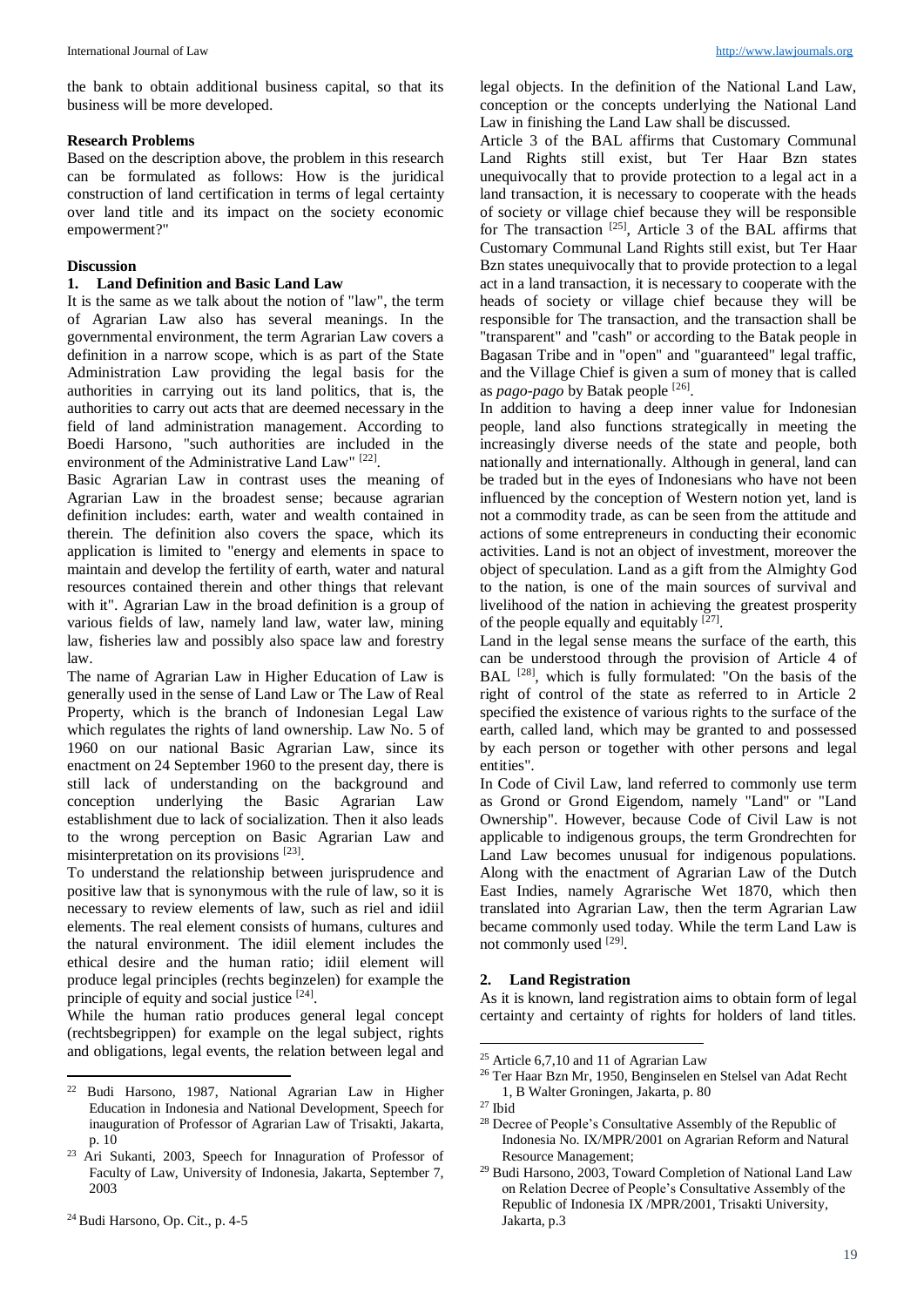With the land registration, it is expected that a person holding the land title will feel safe, there is no disruption of the rights that belong to a plot of land. The law and registration of this land is a form of a legal event that is highly owned by a person [30]. This right of equality if reviewed in depth is a form of manifestation of substantial Human Rights owned by someone who must be upheld and respected by others.

Pitlo, stated that when registering the land titles, the personal legal relationship between a person and the land is announced to a third party or community  $[31]$ . From the land title on a third party is deemed to know that a legal relationship exists between a person and the land in question to know the legal relationship between the person and the land concerned, for which he becomes bound and shall respect the right as an obligation arising out of propriety.

Here are some land registration systems according to Parlindungan, namely: Registration of Torrens ground system Registration of Negative ground system Registration of Positive land system [32]

The land registration system used by a country depends on the legal principle adopted by that country in transferring its rights. Meanwhile, if in terms of guarantees provided with the certificate of proof of rights as a means of proof, then emerges various types of land registration system, among others:

a. Positive System

A positive system in the sense of land registration means that what already listed is guaranteed to be the true state of evidence. The Government, in this case the National Land Affairs Agency guarantees the land which has been registered by its owner and for the purpose of truth and validity of each legal written proof submitted for registration in pre-determined lists.

According to Aris S. Hutagalung, that the positive land registration system can be met in the Anglo-Saxon countries, namely England and its colonies. The way data is collected on this positive system is using the registration of "titles" or concrete legal relationships, namely their rights [33] .

b. Negative System

Land registration that subject to a negative system, resulting in a person whose name is listed on the land list is not an absolute owner or, in other words, the registration of a person in the register of land as the right holder has not proved absolutely that the person holds the right.

The above description is in line with the views expressed by Effendi Warin which stated as follows:

"... on the negative system, the proof-of-title certificate applies as a powerful evidentiary means, the statements contained therein shall have the force of law and shall be accepted by the (Judge), as true information, as long as there is no other means of proof which prove otherwise. In this case, the court will decide on the correct proof means [34]

According to Arie S. Hutagalung. that a negative land registration system is applicable in European countries continental such as the Netherlands and Indonesia before BAL, which is based on Oversichrijvings-ordonantie S.1834 - 27. The way of collecting data on this system is the registration of "*deds*" Or legal action [35].

c. Grundbuch System

This system is a land registration system, where a right to land prior to registration is firstly examined by the government, whether the person registering the land is indeed the true owner. Thus the Grundbuch system is similar to a negative system [36].

d. Torrens System

As the name suggests, this system was first created by Sir Robert Torrens in South Australia. Torens system is better known by its original name The Real Property Act or Torrens Act which came into effect in South Australia since July 1, 1858. Today, land registration with Torrens system is used by several countries, such as Algeria, India, Singapore, Tunisia, Congo, Spain, Norway, Malaysia, Fiji Islands, Canada, Jamaica, Trinidad. Sistem *Torrens*

Answering the questions above R. Suprapto states that: "The land registration system that we use is a positive registration system with a positive tendency, meaning that land registration rights is carried out on the basis of positive data, the officer assigned to perform the registration is an officer who has the authority to test the validity of the data used as the basis of registration of rights. Registration is a guarantee of legal certainty and strong evidence, but it can still be denied, sued in court [37].

e. Systematic System

The understanding of the systematic system in land registration is a simultaneous land registration activity covering all plots of land in an area or territory of a village, whether the land is owned by a right to land or state land [38]. The land registration system used is the registration of titles, as used in the implementation of land registration according to Government Regulation No. 10 of 1961. It is apparent with the existence of a land book as a document containing juridical data and physical data collected and presented as well the issuance of a certificate as a certificate of title to the listed land [39].

## **3. Juridical Construction of Land Certification in the Framework of Legal Certainty of Land titles and Its Impact on Community Economic Empowerment**

Land is an important and strategic resource because it involves the basic livelihood of all the people of Indonesia. In addition, the land also has characteristics that are multidimensional, multi-sectoral, and multi-disciplinary and have a high complexity. As it is known that the land problem is a problem that is full of various interests, whether economic, social, political, even for Indonesia, the land also has religious value that cannot be measured economically. The constant nature of the soil and the increasing number of

.

 $\overline{a}$ <sup>30</sup> Bachtiar Effendi, 1992, Land Registration, Alumni, Bandung, p. 46

<sup>31</sup> Herman Soesangobeng, 2001, Advanced Agricultural Law Course, Magister Program STIH "IBLAM" Jakarta.

<sup>32</sup> AP Parlindungan, 1989, Termination of Land titles according to BAL System, Mandar Maju, Bandung, p. 130

<sup>33</sup> Aris S. Hutagalung, 1994, Principles of Agrarian Law, University of Indonesia Press, Jakarta, p.80

<sup>34</sup> Effendi Warin, 1994, Agrarian Law in Indonesia: A study from the point of view of Legal Practitioner, Rajawali, Jakarta, p.98

<sup>35</sup> Arie S Hutagalung, Op. Cit., p.80

<sup>36</sup> Ibid

<sup>37</sup> R. Suprapto, 1986, Basic Agrarian Law in Practice, CV. Mustati, Jakarta, p. 324

<sup>38</sup> Arie S. Hutagalung, Op. Cit., p. 81

<sup>39</sup> Irawan Soerodjo, 2003, Law Certainty on Land Title in Indonesia, Arloka, Surabaya, p. 108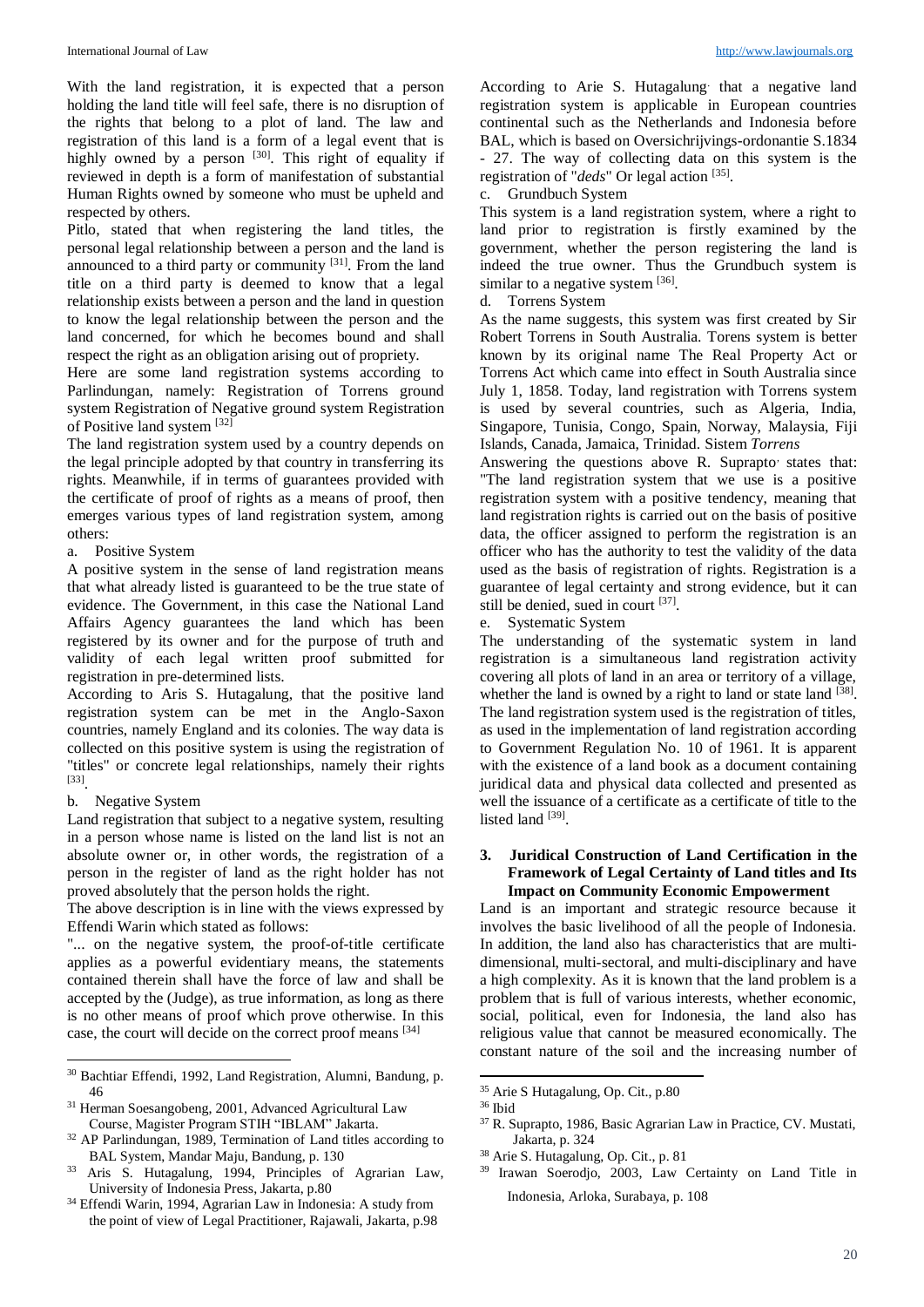people in need of the soil further increase the value of the land.

To prevent widespread land disputes, the government registers land titles that will generate land certificates. The existence of a certificate of land issued is a proof of ownership of a plot of land, here the holder of the land title certificate has obtained legal protection and is guaranteed by law on the land it owns, meaning that if there is a land dispute where in the presence of certificate owned by the holder of the certificate then the legal status of the holder of the certificate is strong and the judge is obliged to consider the evidence of the certificate as a valid and strong evidence in addition to considering other means of evidence.

The provisions of the force of the law of the certificate have been stated in Government Regulation Number 24 of 1997 concerning Land Registration that the certificate is a proof letter that serves as a powerful evidentiary means of physical data and juridical data contained therein. Here what is meant by physical data is data concerning the location, boundary, and area of the land concerned, then, referred to as juridical data which are data on the legal status of the land, land owners, and any rights that the land posses. Concerning the definition of physical data and juridical data has also been described in Article 1 number (6) and (7) of Government Regulation Number 24 of 1997 concerning Land Registration.

Land registration is held to ensure legal certainty for the owner of the land concerned, this is in accordance with the sound of Article 19 paragraph (1) of Law Number 5 Year 1960 on the Basic Agrarian Law Principles (hereinafter referred to as BAL) which reads:

"To ensure legal certainty by the Government there is a land registration throughout the territory of the Republic of Indonesia in accordance with the provisions stipulated by Government Regulation."

In addition to land registration functions to ensure legal certainty for land owners, land registration also functions for the government and interested parties. For the government, here the government can find out the legal status of the land concerned, whether the listed land posses a right of ownership, right to use, the right to use the building, or other rights. So here the government in taking a policy can take appropriate action against the land concerned. For interested parties such as entrepreneurs who want to build businesses on the land, or individuals who want to buy land, they are not worried or doubt about the land they will buy or already bought because they themselves know the legal status of the land.

Land registration system consists of the system of registration of deed and registration of rights. In the Deed Registration system, the land registry officials only register for the land concerned, here the land registry officials do not test the veracity of the data listed. In the event of a transfer of rights, the making and registration of rights shall be made by the relevant official on the same day or the term shall be made directly on the same day, when the buyer as the holder of the right shall obtain a copy of the deed as a proof of his right. Each time a rights change is made, the deed is made as evidence, and the necessary juridical data is sought in the deeds.

The disadvantage of the registration system of deeds that the discrepancy in a deed may result in the illegality of a legal act to be committed, whereby a new deed made as evidence is based on a previous deed that is false or contains legal

defects, for example, data on land boundaries that are not in accordance with actual, later it is made as evidence to perform a new legal act, it can be seen here that the legal act has contained legal defects or caused the illegal acts of the law. If this happens then the parties concerned should return to the land registry officer or also called the title transfer officer to change the wrong data in the deed.

In the registration system the rights registered are his right. In this system in any creation and transfer of rights shall be evidenced by deeds and other evidences. In the provision not only limited to the deeds listed but there are new rights created that gave birth to new evidence such as land certificates. Submission of deeds and other evidence is only as data source. It is different here that in the registration of rights it is not only determined by filing evidence, but here the land registry officer conducts research and testing of the listed land by coming to the land concerned for measurement, determination of limits, and other matters deemed need. This is done for the purposes and processing of physical data it is necessary to conduct measurement and mapping activities. This is in accordance with Article 14 of Government Regulation No. 24 of 1997 concerning Land Registry (hereinafter referred to as Government Regulation No. 24 of 1997).

Article 14

- 1. For the purpose of collection and processing of physical data, measurement and mapping activities are carried out
- 2. The measurement and mapping activities as referred to in paragraph (1) shall include:
- a. Creation of the registration base map
- b. Determination of boundaries of plot of land
- c. Measurement and mapping of plot of land and making of registration maps
- d. Land listing
- e. Making a certificate of measurement

In general, land registration activities up to the maintenance activities of land registration data are stated in Article 12 Government Regulation No. 24 of 1997. Article 12

- 1. Land registration activities for the first time include:
	- a. Collection and processing of physical data
	- b. Verification of rights and bookkeeping
	- c. Issuance of certificate
	- d. Presentation of physical data and juridical data
- 2. Maintenance activities of land registration data include::
	- a. Transition and burden of right registration
	- b. Registration of changes to other land registration data

Basically, there are two publication systems used in the implementation of land registration namely positive publication system and negative publication system. For land registration using a positive publication system, here the state as a registrant ensures that the registration has been carried out correctly and that the person registering as the holder of the land title is no longer inviolable.

According to Budi Harsono himself, with the completion of the registration on behalf of the recipient of the right, the right holder is actually lost his rights. It cannot demand the cancellation of a legal act that removes the rights to the buyer. In certain circumstances he can only demand the loss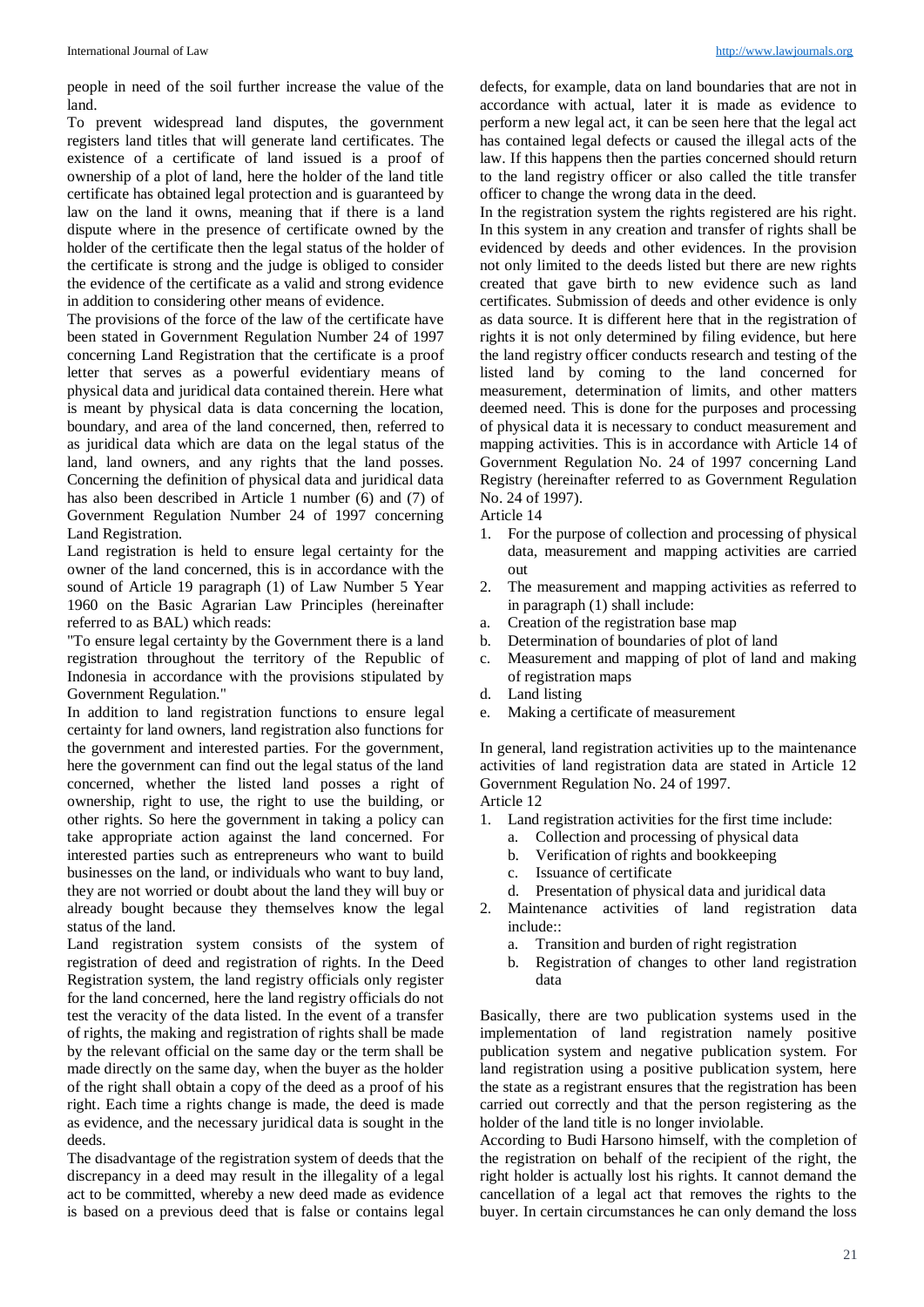to the State. To face the compensation is provided a special fund  $[40]$ .

In a negative publication system, the state as the registrant does not guarantee that the person listed as the right holder is the person who really deserves the right. Land registration does not get people to acquire land, then actually becomes a new holder of rights. The registered person is not necessarily the true rights holder, so if it turns out later there is a mistake, it can be done improvements.

The publication system used in the Basic Agrarian Law and Government Regulation 24 of 1997 is a negative publication system containing positive elements, as stated by Budi Harsono in his book entitled "Agrarian Law of Indonesia, History of the Establishment of Agrarian Law Indonesia, Contents and its Implementation." The negative publication system adopted is not a pure negative publication system because in Article 19 Paragraph (2) Sub-Paragraph c of the BAL states that land registration produces certificates of proof of rights, which are valid as a powerful evidentiary instrument.

From the statement of the article can be understood that the land registration produces a certificate of proof of rights that serves as a powerful evidentiary means not as an absolute proof means. Here, "powerful" is defined as what is stated in the land book and the land certificate is guaranteed as long as the data contained therein is true and cannot be proved otherwise, if later it turns out that the certificate of the land is known to contain legal defects, then the certificate of the land can be revoked and what has been listed in the certificate is considered never to exist anymore. Unlike the proving means that is absolute (embraced in positive publication system).

Absolute here means that the evidence is inviolable even if other evidence has been submitted to it, or even if it is true that the evidence is false. Then it is said that the land registration produces certificates of proof of rights, if we examine that in the land registration with a negative publication system will not produce a certificate of proof of rights such as land certificate, but only in the form of registration of deed only. But with a certificate of right in the form of a certificate indicates that the system used contains a positive publication system.

From the description above, we can conclude that the publication system adopted by Indonesian Government is a negative publication system containing the elements of fossif, considered as embracing the negative publication system if what is listed in the certificate can still be canceled if it can be proven that the data contained in the certificate is not true. While containing a positive element means that the land registration in Indonesia produces a certificate of right in the form of certificate which in the system of pure negative publication is not issued certificate but only in the form of registration deed, and the making of new deed as evidence for new owners.

In the legal literature there are two types of legal protection facilities for holders of land titles that are preventive and repressive. According to Hadjon on preventive legal protection to the people given the opportunity to file an objection or opinion before a government decision gets a definitive form. Thus, preventive legal protection aims to

l

prevent the occurrence of disputes, whereas on the contrary the repressive legal protection aims to resolve disputes.

Preventive legal protection is very significant for government actions that are not based on provisions of applicable rules. With the existence of preventive legal protections the government is encouraged to be cautious in making decisions based on a policy taken.

In relation to the legal protection of the certificate holder, the preventive legal protection can be in the form of established rules relating to land and land certificates. Here the relevant law has established legal rules that can be used as a guide in resolving land disputes and as a basis or basis in providing the protection of the law itself. One of the articles which states to provide absolute legal certainty for the holder of the certificate, namely Article 32 paragraph (2) Government Regulation No. 24 of 1997 which reads: Article 32 paragraph (2)

"In a plot of land in which the certificate has been issued legally on behalf of a person or legal entity obtaining the land in good faith and in actual control, the other party who feels the right to the land can no longer insist on such implementation if within 5 years since the issuance of the certificate does not file a written objection to the holder of the certificate and the Head of the Land Office concerned nor to file a lawsuit to the court regarding the control of the land or the issuance of the certificate."

From the aforementioned chapters this means that the law has given way for the certificate holder to own the land that has been issued the certificate in absolute terms by not ignoring the other provisions, although in actual practice the lawsuit can still be filed.

Related to the repressive law protection that is legal protection after the occurrence of the dispute, the protection of repressive law aims to resolve the dispute that occurred. In the case of a land dispute the protection of repressive law may be granted in the form of a return to the original owner, meaning that the protected by law is the legal owner of the disputed land. In order to be able to restore the original rights to the original owner there must be a path that must be passed, in case of land dispute the disputing party will settle it through litigation (court) and non-litigation (out of court).

On December 7, 2015, the government finally released the December Economic Policy Package starting from the acceleration of land certification to tax incentives for laborintensive industries. The government expanded the scope of incentives and ease-of-use, not only to labor-intensive industries, but also to increased services to citizens seeking land certificates.

Through the Phase VII Policy Package announced by Coordinating Minister for Economic Affairs Darmin Nasution at the Presidential Palace, the government shows a strong commitment to accelerate the process by providing convenience to people who want to take care of the land certificate. Thus the community will obtain certainty of land titles. To that end, the government will also increase the number of certified measuring officers, especially from noncivil servant elements.

Until today, the acceleration of land certification is still hampered due to the limited number of measuring officers which only amounted to 4,349 people. They consist of 2,159 civil servants (effectively working only 1727 people) and 2,190 Certified Measuring Officers. Whereas, the total number of plot of land in Indonesia, that is outside the forest

<sup>40</sup> Boedi Harsono, 2005, Indonesian Agrarian Law: History of Formation of Basic Agrarian Law, Its Execution Contents, Djambatan, Jakarta, p. 81